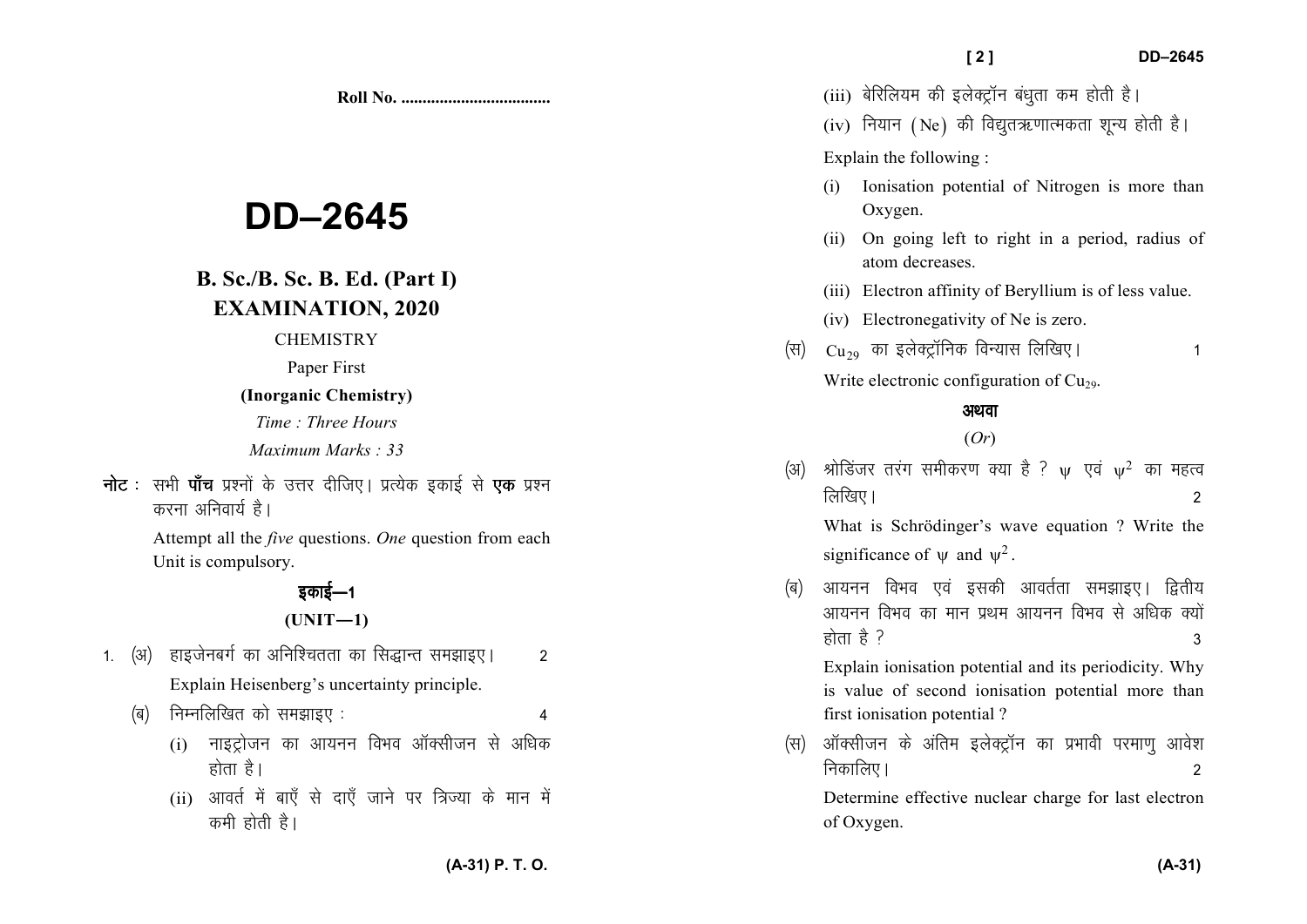**[ 3 ] DD–2645** 

2. (अ) आयनों की ध्रवणता और फैजान के नियम का वर्णन कीजिए। इसका यौगिकों के गलनांक पर क्या प्रभाव पडता है ? 3

> Describe polarisation of ions and Fajan's rule. Howdoes it affect melting point of compounds ?

- (ब) धात्विक बन्ध का मुक्त इलेक्ट्रॉन सिद्धान्त स्पष्ट कीजिए। 2 Explain free electron theory of metallic bond.
- $(\vec{r})$  ताप बढ़ाने पर अर्धचालक की चालकता क्यों बढ़ती है ? 2

Why conductivity of semi-conductor increases with temperature ?

# अथवा

# (*Or*)

(अ) त्रिज्या अनुपात नियम क्या है ? इसकी सीमाएँ स्पष्ट कीजिए ।  $\overline{a}$ 

What is radius ratio rule ? Explain its limitations.

- $\vert$ (ब) निम्नलिखित जालक दोषों पर टिप्पणियाँ लिखिए : 3
	- $(i)$  शाटकी दोष
	- $(i)$  फ्रेन्केल दोष

Write notes on the following lattice defects :

- (i) Schottky defect
- (ii) Frankel defect
- $(\text{H})$  अर्धचालक के उपयोग क्या हैं ?

What are the applications of semi-conductors ?

 **[ 4 ] DD–2645** 

- 3. (अ) संयोजी शेल इलेक्ट्रॉन युग्म प्रतिकर्षण (VSEPR) सिद्धान्त क्या है ? इसके आधार पर NH<sub>3</sub> की संरचना समझाइए। 3 What is Valence Shell Electron Pair Repulsion theory (VSEPR) ? Explain the structure of  $NH<sub>3</sub>$  on basis of this theory.
	- (ब) ऑक्सीजन का अनुचुम्बकीय गुण अणु कक्षक सिद्धान्त के vk/kkj ij Li"V dhft,A 2 Define paramagnetic property of oxygen on the basis of molecular orbital theory.
	- (स) बन्ध ऊर्जा की परिभाषा दीजिए एवं इसको प्रभावित करने okys dkjdksa dk o.kZu dhft,A 2 Write definition of Bond Energy and describe the factors affecting it.

# अथवा

# (*Or*)

- $(x)$  निम्नलिखित अणओं में संकरण की व्याख्या कीजिए : 3
	- $(i)$  PCl<sub>5</sub>
	- $(ii)$  IF<sub>7</sub>

Describe hybridisation in the following molecules :

- $(i)$  PCl<sub>5</sub>
- $(ii)$  IF<sub>7</sub>
- (ब) कार्बन मोनोऑक्साइड (CO) का आण्विक कक्षक आरेख cukb,A 2

Draw molecular orbital diagram of corbon monoxide (CO).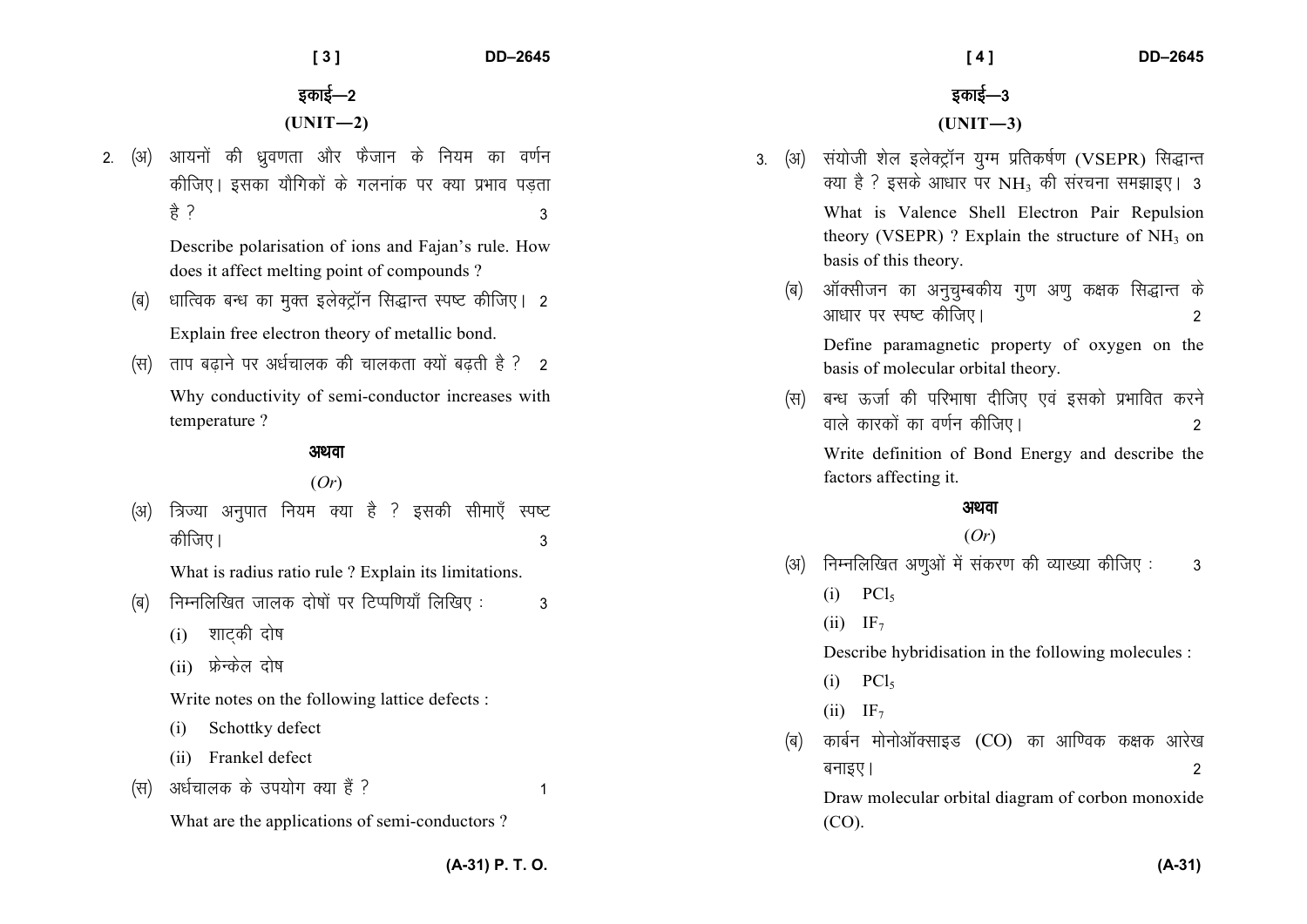|                         | [5]<br>DD-2645                                                                                                                                                                                                                                                                                                                                                                                                                                                                                                                                                                                                                                                                  | [6]<br><b>DD-2645</b>                                                                                                                                                                                                                                                                                                                                                                                                                                                                                                                                                                                                                                                                                                                                                                                                   |
|-------------------------|---------------------------------------------------------------------------------------------------------------------------------------------------------------------------------------------------------------------------------------------------------------------------------------------------------------------------------------------------------------------------------------------------------------------------------------------------------------------------------------------------------------------------------------------------------------------------------------------------------------------------------------------------------------------------------|-------------------------------------------------------------------------------------------------------------------------------------------------------------------------------------------------------------------------------------------------------------------------------------------------------------------------------------------------------------------------------------------------------------------------------------------------------------------------------------------------------------------------------------------------------------------------------------------------------------------------------------------------------------------------------------------------------------------------------------------------------------------------------------------------------------------------|
| (स)                     | कारण सहित स्पष्ट कीजिए :<br>$\overline{c}$<br>$\rm{He}_{2}$ नहीं बनता<br>(i)<br>(ii) सिग्मा बन्ध पाई बन्ध से मजबूत होता है<br>Explain with reason:<br>$He2$ does not exist<br>(i)<br>Sigma bond is stronger than Pi bond<br>(ii)<br>इकाई—4<br>$(UNIT-4)$                                                                                                                                                                                                                                                                                                                                                                                                                        | अथवा<br>(Or)<br>सिलिकेट्स क्या होते हैं ? विभिन्न प्रकार के सिलिकेट्स की<br>(3I)<br>संरचना समझाइए।<br>3<br>What are silicates ? Explain the structure of different<br>types of silicates.<br>s-ब्लॉक धातुओं के निम्नलिखित गुणों को समझाइए:<br>(ৰ)<br>3<br>अपचायक गुण<br>(i)                                                                                                                                                                                                                                                                                                                                                                                                                                                                                                                                             |
| (अ)<br>4.<br>(ৰ)<br>(स) | $s$ -ब्लॉक तत्वों के बहुईथर संकुल यौगिकों का वर्णन<br>कीजिए।<br>2<br>Describe polyether complex compounds of s-block<br>elements.<br>कारण सहित समझाइए :<br>3<br>(i) समूह 15 के तत्व अक्रिय युग्म प्रभाव दर्शाते हैं<br>(ii) $\text{PCl}_5$ बनता है परन्तु NCl <sub>5</sub> नहीं बनता।<br>Explain with reason:<br>Elements of group 15 show inert pair effect<br>(1)<br>(ii) $\text{PCl}_5$ exists but NCl <sub>5</sub> does not exist<br>अकार्बनिक बेन्जीन का सूत्र है :<br>1<br>$B_2H_6$<br>(i)<br>$B_6H_6$<br>(i)<br>(iii) $B_3N_3H_6$<br>$(iv)$ $C_6H_6$<br>The formula of inorganic benzene is:<br>$B_2H_6$<br>(1)<br>(ii) $B_6H_6$<br>(iii) $B_3N_3H_6$<br>$(iv)$ $C_6H_6$ | बेरिलियम का असामान्य व्यवहार<br>(ii)<br>Explain the following characters of s-block elements :<br>Reducing property<br>(i)<br>Abnormal behaviour Beryllium<br>(ii)<br>इकाई—5<br>$(UNIT-5)$<br>$XeF2$ की संरचना और आकृति का वर्णन कीजिए।<br>(अ)<br>5.<br>3<br>Describe the structure and shape of $XeF_2$ .<br>निम्नलिखित पर संक्षिप्त टिप्पणियाँ लिखिए:<br>(ब)<br>3<br>विलेयता गुणनफल<br>(i)<br>व्यतिकारी मूलकों का सिद्धान्त एवं निष्कासन<br>(ii)<br>Write short notes on the following:<br>Solubility product<br>(i)<br>Theory of interfering radicals and their<br>(11)<br>removal<br>अथवा<br>(Or)<br>क्षारीय मूलकों के पहले से तीसरे समूह के सदस्यों और<br>(अ)<br>समूह अभिकर्मकों के नाम लिखिए।<br>$\overline{2}$<br>Write down names of group members and group<br>reagents of first to third basic radical group. |